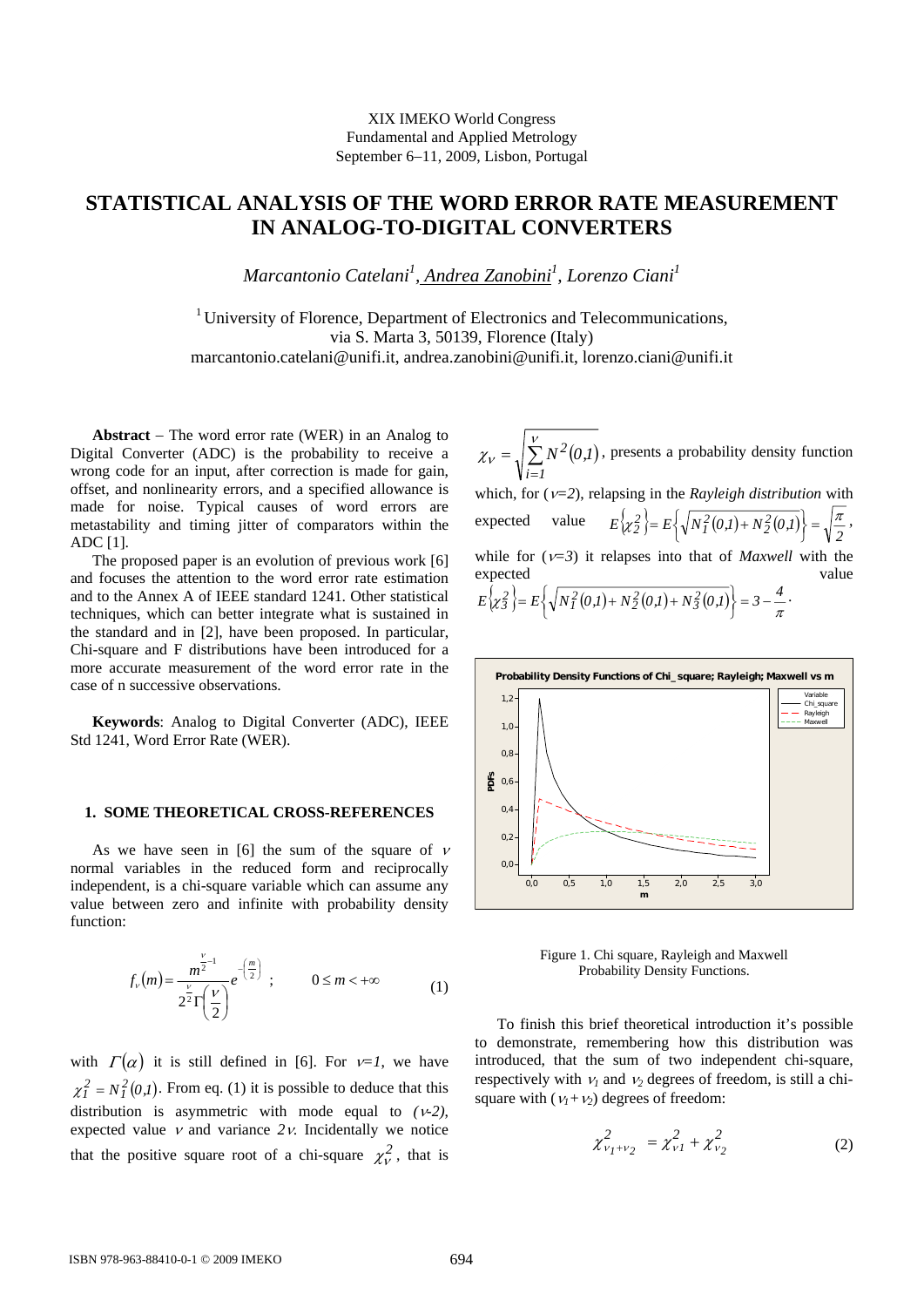and it is to be remembered that this peculiarity can be extrapolated, repeatedly, not only to any number of independent chi-square but also considering the difference that is for  $(\nu_2 > \nu_1)$ , we obtain:

$$
\chi^2_{\nu_2-\nu_1} = \chi^2_{\nu_2} - \chi^2_{\nu_1}
$$
 (3)

### **2. APPLICATION OF THE CHI-SQUARE DISTRIBUTION IN THE ESTIMATION OF THE WORD ERROR RATE**

Taking into account *n* independent successive observations  $(o_1, o_2, \dots, o_n)$  and assuming [6] each observation as a normally distributed random variable with expected value  $m<sub>o</sub>$  and standard uncertainty  $u<sub>o</sub>$ , the *chisquare* distribution with *(n-1)* degrees of freedom can be

represented as  $(o_i - o)$ *2 2 0 n 1i 2 i*  $u_0^2$   $-\lambda_{n-1}$  $o_i$  –  $o$  $=\chi_{n-}^2$  $\sum (o_i \frac{1}{2} = \chi^2_{n-1}$  where the mean

*n o o n 1i* ∑ *<sup>i</sup>*  $=\frac{i=1}{i}$  of such variables is also normally distributed with

the mean value  $m<sub>o</sub>$  and reduced variance equal to *n*  $\frac{u_0^2}{2}$ .

The uncertainty interval can be introduced by considering the *chi-square* probability distribution with <sup>ν</sup> degrees of freedom is associated. With the pre-arranged confidence level  $p$ , the interval is defined as:

$$
P\left\{\chi_{\alpha}^{2} \leq \chi_{\nu}^{2} \leq \chi_{p+\alpha}^{2}\right\} = F_{\nu}\left(\chi_{p+\alpha}^{2}\right) - F_{\nu}\left(\chi_{\alpha}^{2}\right) = p \quad (4)
$$

where  $\alpha$  is a value in the range from zero to  $(1-p)$ , while the extremes of the interval  $\chi^2_{\alpha}$  e  $\chi^2_{p+\alpha}$  are respectively  $\alpha$ and  $(p+\alpha)$ -quantiles of the distribution function of  $\chi^2$ defined from:

$$
F_V(m) = P\left\{\chi^2_V \le m\right\} = \int_0^m f_V(m')dm' \tag{5}
$$

being  $f(m')$  is obtained from Eq.(1). As is already known, a β-quantile is an  $m_\beta$  value so that  $F_\nu(m_\beta) = \beta$ . Such quantiles are tabulated in different values of degrees of freedom *v* corresponding to the respective  $\beta$  but can be obtained more efficiently from statistic software such as, for instance, Minitab©.

# **3. APPLICATION OF THE "F" DISTRIBUTION IN THE ESTIMATION OF THE WORD ERROR RATE**

The ratio of two independent chi-square variables, each divided by its respective degrees of freedom, is a random variable *F* which follows the distribution:

$$
F(\nu_1, \nu_2) = \frac{\chi_{\nu_1}^2 / \nu_1}{\chi_{\nu_2}^2 / \nu_2} ; \qquad 0 \le F < +\infty
$$
 (6)

The probability density function of  $F$  is given by the following expressions:

$$
f(m;v_1,v_2) = \frac{\Gamma[(v_1 + v_2)/2]}{\Gamma(v_1/2)\Gamma(v_2/2)} v_1^{v_1/2} v_2^{v_2/2} \frac{m^{(v_1/2)-1}}{(v_1 m + v_2)^{(v_1 + v_2)/2}} \tag{7}
$$

where  $\Gamma(\alpha)$  is still defined in [6]. The distribution is asymmetric and in this case the  $\beta$ -quantiles  $m_{\beta}(v_1, v_2)$ are defined as:

$$
P\{F(\nu_1,\nu_2) \le m_{\beta}(\nu_1,\nu_2)\} = \int_{0}^{m_{\beta}(\nu_1,\nu_2)} \int_{0}^{m_{\beta}(\nu_1,\nu_2)} (m,\nu_1,\nu_2) dm = \beta \tag{8}
$$

This can be verified by using (6) and (7):

$$
m_{(I-\beta)}(v_2, v_1) = \frac{1}{m_{\beta}(v_1, v_2)}
$$
(9)

As an application of the *F* distribution in this paper we take into consideration an application the example presented in the GUM [5] par. H5.

Let's consider a set of *n* repeated observations throughout each day and we suppose that such a set is reproduced in following days. We denote as  $v_{ik}$  the random variable associated with *k-*observation throughout the *j*-day.

The model adopted can be represented as:

$$
\begin{cases}\nV_{jk} = m_0 + G_{jk} + T_j; & j = 1, \dots, m, k = 1, \dots, n, \\
\overline{V_j} = \sum_{k=1}^n V_{jk} / n = m_0 + \overline{G_j} + T_j; & \text{with } \overline{G_j} = \sum_{k=1}^n G_{jk} / n \\
\overline{V_{k}} = \sum_{j=1}^m \overline{V_j} / m = m_0 + \overline{G_{k+1}} + \overline{T}; & \text{with } \overline{G_{k+1}} = \sum_{j=1}^m \overline{G_j} / m, \overline{T_{k+1}} = \sum_{j=1}^m T_j / m\n\end{cases} (10)
$$

 $G_{jk}$  and  $T_j$  denote the random errors, with expected values zero, which distinguish respectively the variability within day (assumed from day to day – *within variability*) and the variability between days (in periods of time such as, for example, weeks, months, years – *between variability*). We hypothesize that the distribution of the model is normal, so that: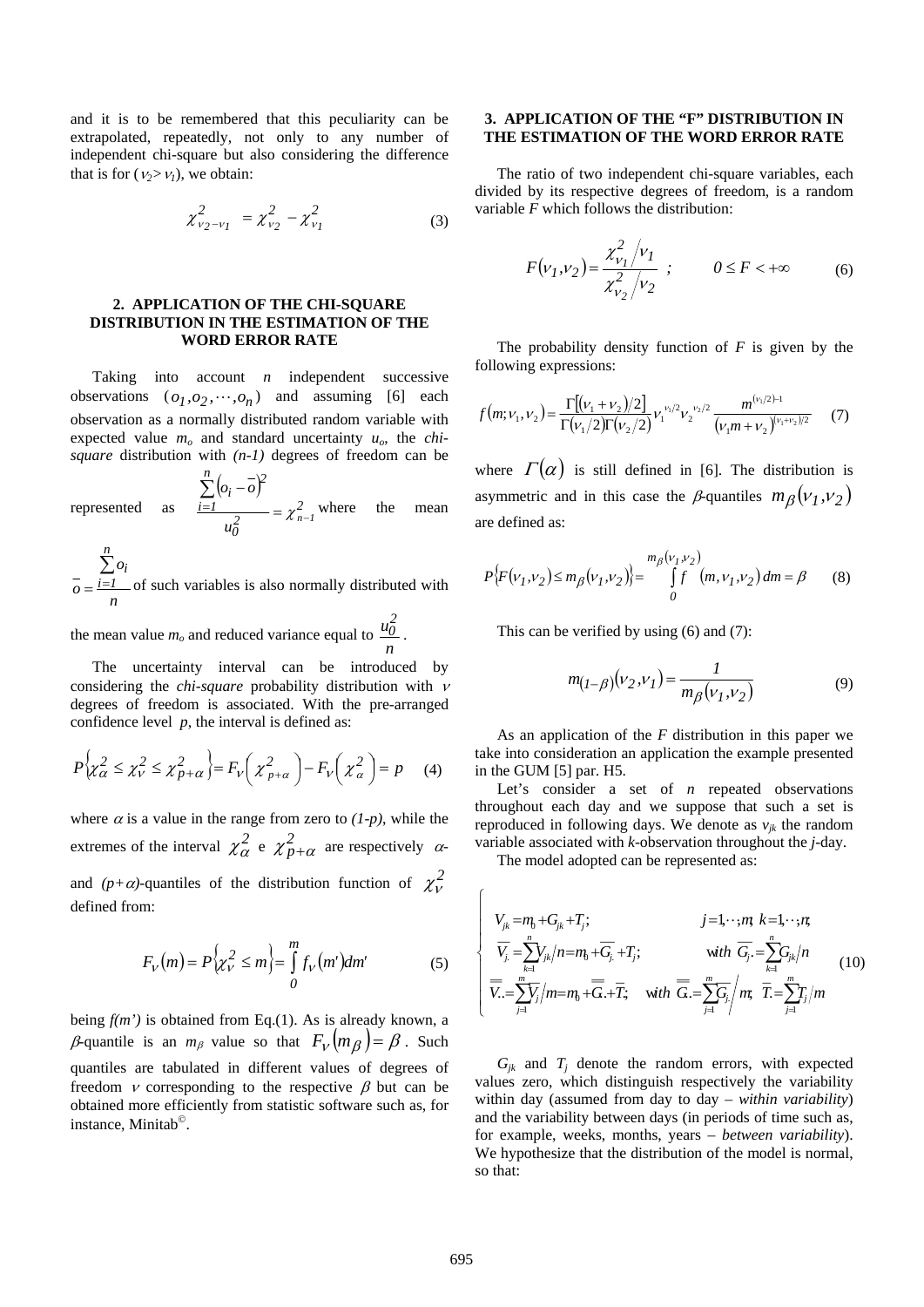$$
G_{jk} = N\left(0, \sigma_G^2\right); \overline{G}_{j.} = N\left(0, \sigma_G^2/n\right); T_J = N\left(0, \sigma_T^2\right);
$$
  
\n
$$
\overline{G}_j + T_J = N\left(0, \sqrt{\sigma_G^2/n + \sigma_T^2}\right);
$$
  
\n
$$
\overline{\overline{G}} = N\left(0, \sigma_G/\sqrt{mn}\right); \overline{T} = N\left(0, \sigma_T/\sqrt{m}\right);
$$
  
\n
$$
\overline{G} + \overline{T} = N\left(0, \sqrt{\sigma_G^2/n + \sigma_T^2}/\sqrt{m}\right)
$$
\n(11)

Due to the hypothesized independence among the observations, the random errors of the model are independent both in the field of the  $\langle G_{ik} \rangle$ , in that of  $\langle T_i \rangle$ 

and in that of mutual behavior.

Consequently we have the following property:

$$
\begin{cases}\n\left(V_{jk} - \overline{V_j}\right) \text{ is independent from } \overline{V_j} \\
\text{and therefore from } \overline{G_j} \\
\overline{\left(V_j - \overline{V}\right)} \text{ is independent from } \overline{V} \\
\text{and therefore from } \overline{\overline{G}} + \overline{T}\n\end{cases} (12)
$$

At this point let's consider the following equation:

$$
\sum_{k=1}^{n} \frac{(V_{jk} - \overline{V_j})^2}{\sigma_G^2} = \sum_{k=1}^{n} \frac{G_{jk}^2}{\sigma_G^2} - \frac{\overline{G}_j}{\sigma_G^2/n} = \chi_{j,n}^2 - \chi_{j,l}^2 = \chi_{j,n-l}^2 \tag{13}
$$

Whereas with  $\chi^2_{j,\nu}$  the chi-square associated with the *j* 

day with  $\nu$  degrees of freedom where we take into account the relation (3) and the second equation of (12). Summing up eq.  $(13)$  with respect to *j*, bearing for eq.  $(2)$ 

that  $\sum_{i=1}^{m} \chi_{j,n-1}^{2} = \chi_{m(n-1)}^{2}$  due to the independence from *1j*  $\sum_{i=1}^{m} \chi_{j,n-1}^{2} = \chi_{m(n-1)}^{2}$ =  $\chi_{j,n-1}^{-} = \chi_{m(n-1)}^{-}$ 

day to day and dividing by the degrees of freedom *m(n-1)*, we can suppose:

$$
\frac{\sum_{j=1}^{m} \sum_{k=1}^{n} (V_{jk} - \overline{V_j})^2}{m(n-1)} = \sigma_G^2 \frac{\chi_{m(n-1)}^2}{m(n-1)}
$$
(14)

where the first member is an unbiased estimator  $\tilde{\sigma}_G^2$  of  $\sigma_G^2$  being its expected value the same as  $\sigma_G^2$  (taking into account that  $E\{\chi^2_\nu\} = \nu$ ).

Let's now consider another important quantity, that is:

$$
\frac{\sum_{j=1}^{m} (\overline{V}_{j} - \overline{V})^{2}}{\sigma_{G}^{2} / n + \sigma_{T}^{2}} = \frac{\sum_{j=1}^{m} (\overline{G}_{j} + T_{j})^{2}}{\sigma_{G}^{2} / n + \sigma_{T}^{2}} - \frac{(\overline{G} + \overline{T})^{2}}{(\sigma_{G}^{2} / n + \sigma_{T}^{2}) / m} = \chi_{m}^{2} - \chi_{1}^{2} = \chi_{m-1}^{2}
$$
\n(15)

where the last parameter is, as usual, accordable to the (3) and the second property (12) has been taken into account.

By analogy with eq. (14) we can introduce:

$$
\frac{\sum_{j=1}^{m} (\overline{V}_j - \overline{V})^2}{m - 1} = \left[ \frac{\sigma_G^2}{n} + \sigma_T^2 \right] \frac{\chi_{m-1}^2}{m - 1}
$$
(16)

affirming that the first member represents an unbiased estimator of  $\overline{\phantom{a}}$  $\overline{\phantom{a}}$  $\overline{\phantom{a}}$  $\overline{\phantom{a}}$  $\mathsf I$  $\mathsf I$ ⎣  $\frac{\sigma_G^2}{T} + \sigma_T^2$ *2 G*  $\frac{\sigma_{\rm G}}{n}$  +  $\sigma_{\rm T}^2$  |  $\cdot$ 

From the two estimators of eqs. (14) and (16) we can also introduce an unbiased estimator of  $\sigma_T^2$ , as:

$$
\tilde{\sigma}_T^2 = \frac{\sum\limits_{j=1}^m \left(\overline{V}_j - \overline{\overline{V}}\right)^2}{m - 1} - \frac{\sum\limits_{j=1}^m \sum\limits_{k=1}^n \left(V_{jk} - \overline{V}_j\right)^2}{mn(n - 1)}
$$
(17)

Finally, working on the ratio between eq. (14) and eq. (16) and remembering the definition of (6), we have:

$$
F(m[n-1], m-1) = \frac{\sigma_G^2}{n} + \sigma_T^2 \frac{\tilde{\sigma}_G^2}{n}
$$
 (18)

In the particular case where the contribution of betweengroup variability (from day to day) is null, therefore  $\sigma_T^2 = 0$ , eq. (18) can be simplified as:

$$
F(m[n-1], m-1) = \frac{\tilde{\sigma}_G^2}{\tilde{\sigma}_G^2 + n\tilde{\sigma}_T^2}
$$
(19)

Equation (19) can also be useful to test the hypothesis of the insignificance of the variability from day to day  $(\sigma_T^2 = 0)$ . For this purpose, in eq. (19), the estimators are substituted by the corresponding values (called "estimation") obtained in the specific measurement. If the value of F(\*,\*) so obtained is superior to the *0,95-*quantile of the F distribution, (for example) it's permitted to reject the hypothesis and therefore maintain that the variability from day to day is statistically significant with a risk of 5%.

#### **4. CONCLUSIONS**

The aim of this paper is to introduce other detailed methods as a contribution to define the Word Error Rate measurement and the Annex A of the IEEE Std 1241 [1]. This is made according with GUM [5] and its supplements carried out by BIPM. It has been quantified the uncertainty level with relative confidence level in the two cases of *Chi-*